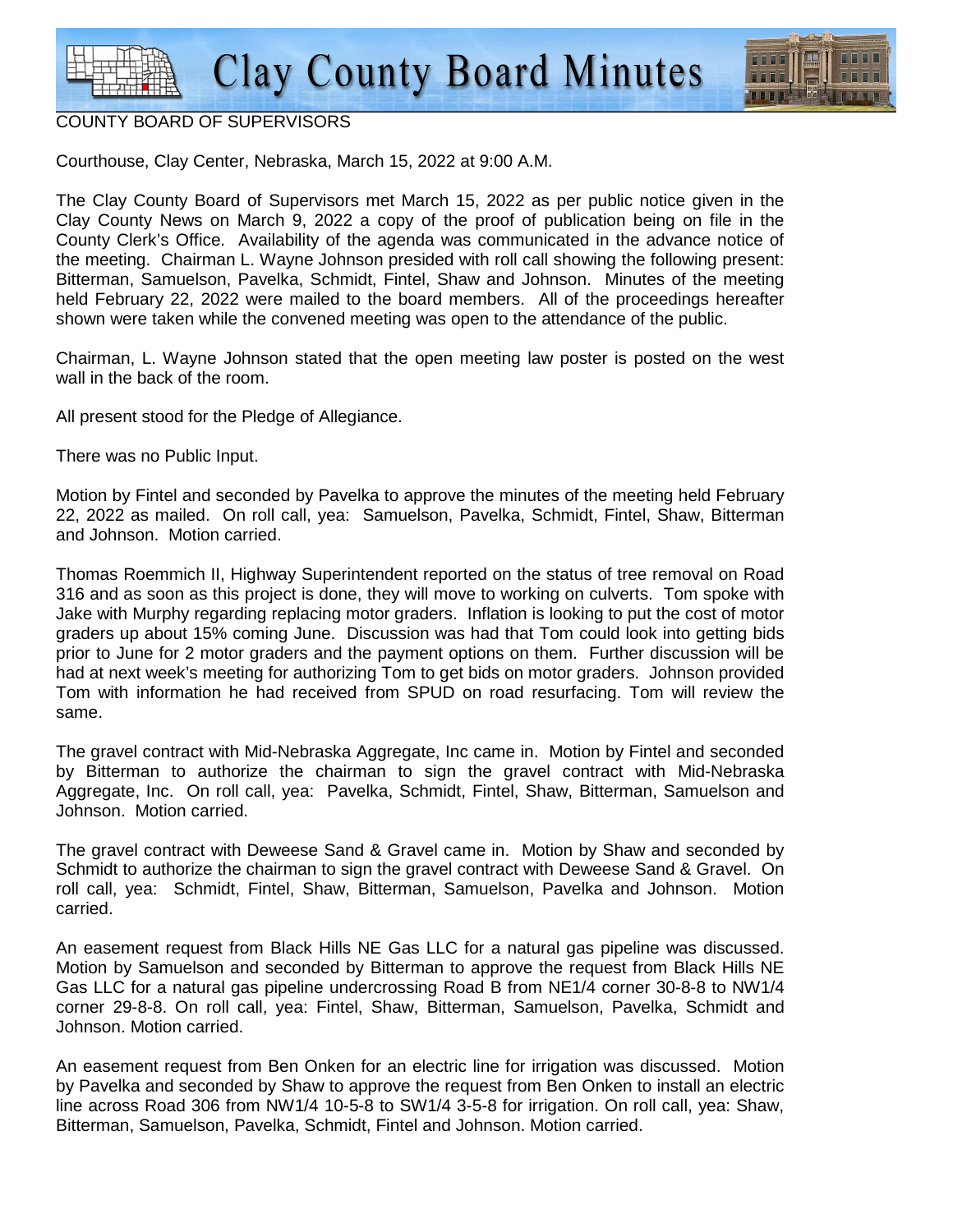**Clay County Board Minutes** 



An easement request from Ben Onken for an electric line for irrigation was discussed. Motion by Pavelka and seconded by Shaw to approve the request from Ben Onken to install an electric line across Road D from NE1/4 4-5-8 to NW1/4 3-5-8 for irrigation. On roll call, yea: Bitterman, Samuelson, Pavelka, Schmidt, Fintel, Shaw and Johnson. Motion carried.

An easement request from Doug Rader for an electric line for irrigation was discussed. Motion by Samuelson and seconded by Schmidt to approve the request from Doug Rader to install an electric line across Road D from SE1/4 9-8-8 to SW1/4 10-8-8 to power an irrigation well. On roll call, yea: Samuelson, Pavelka, Schmidt, Fintel, Shaw, Bitterman and Johnson. Motion carried.

Jeff Palik with Olsson presented options and status of the Sutton Railroad Bridge Project. The Board advised that Tom and Jeff continue on track with where they are at with the project options and gather additional information to assist with making the final decision on which project option to construct.

Kimberly with Pitney Bowes called in for a telephone conference with the Board to answer their questions regarding a postage meter proposal.

Jeff Franklin, County Sheriff reported that he is preparing for the annual jail inspection happening tomorrow. Franklin advised that his injured officer has obtained his work release; Clay County has received a Highway Safety Grant Award – with this Jeff has ordered 2 car cameras; however, the grant does not cover the full cost of the cameras so the remaining cost will be covered by stop funds. The new patrol car was received last week and is now with Platte Valley to get communication hardware installed. Jeff mentioned to the Board that at a future meeting he would like to discuss budgeting for wage changes for deputies.

Chairman Johnson brought back discussion of the Pitney Bowes postage meter. Additional information was provided by Brenda Hansen, County Assessor. Motion by Fintel and seconded by Shaw to authorize the chairman to sign the 5 year rental installment agreement with Pitney Bowes for a postage meter. On roll call, yea: Pavelka, Schmidt, Fintel, Shaw, Bitterman, Samuelson and Johnson. Motion carried.

Information pertaining to a Resolution for funds for licensed daycares has not been received from attorney John Lyons. Chairman L. Wayne Johnson will follow up with Mr. Lyons.

The Fee Reports were sent to the Board prior to the meeting. Motion by Schmidt and seconded by Bitterman to approve the fee reports for the following county officials for the month of February 2022: County Clerk \$11,460.56; County Court \$6,482.83; Clerk of District Court \$21,898.89; Sheriff's fees \$10,198.96 and County Treasurer receipts numbered 22020001 through 22020061 in the amount of \$207,978.33. On roll call, yea: Schmidt, Fintel, Shaw, Bitterman, Samuelson, Pavelka and Johnson. Motion carried.

A request from the Assessor's office to declare a cabinet and typewriter stand and a request from the Health Department to declare 2 desks as surplus was provided to the Board. Motion by Pavelka and seconded by Bitterman to approve and declare the cabinet and typewriter stand from the Assessor's office and 2 desks from the Health Department as surplus. On roll call, yea: Fintel, Shaw, Bitterman, Samuelson, Pavelka, Schmidt and Johnson. Motion carried.

An Amended Joinder Agreement for the added supplemental life insurance was received from National Insurance Services. Motion by Schmidt and seconded by Fintel to authorize the chairman to sign the Amended Joinder Agreement for Group Term Life Insurance. On roll call, yea: Shaw, Bitterman, Samuelson, Pavelka, Schmidt, Fintel and Johnson. Motion carried.